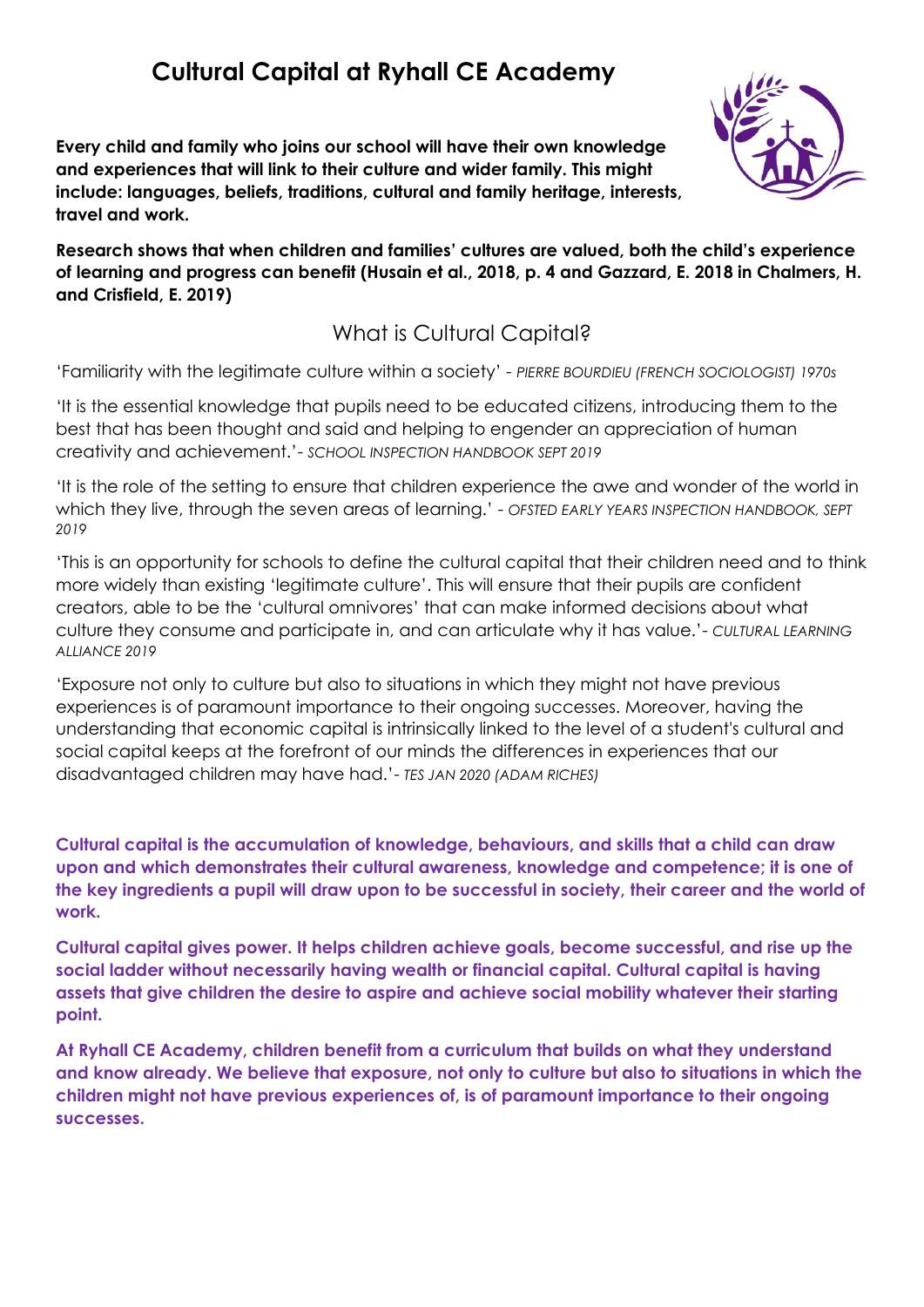**Gradually widening children's experiences as they progress through school is an important step in providing rich and engaging learning across the curriculum. We plan carefully for children to have progressively richer experiences in Reception year and beyond. These include trips to the local park, shops and visits to places of worship, museums, sports and music venues just to name a few.**

This is our bespoke map for cultural capital which combines both core learning (i.e. that which is taught) and the DfE's Activity Passport which have been linked to the curriculum enhancing opportunities which are experienced. Our map highlights our commitment to giving all pupils the opportunity to 'live life in all its fullness' *(John 10:10)* and is also evidenced by our commitment to attaining (and renewing) key recognition awards for the school: Artsmark Gold, REQM Silver, Eco Schools Green Flag Status, School Games Mark Gold, Modeshift STARS Bronze.

| <b>RECEPTION</b>                               |                                           |                                    |                                    |  |
|------------------------------------------------|-------------------------------------------|------------------------------------|------------------------------------|--|
| Build a den                                    | Go on an<br>Autumn/Winter walk            | Make a puppet show                 | Taste a new fruit                  |  |
| Watch the life cycle<br>of a butterfly or frog | Make leaf rubbings                        | Plant bulbs and<br>watch them grow | Draw a self portrait               |  |
| Visit a local library                          | Make a paper boat<br>and see if it floats | Make a treasure map                | Re-tell a story to an<br>audience  |  |
| Get soaking wet in<br>the rain                 | Have a Teddy Bears<br>Picnic              | Make a sandwich                    | Look up where you<br>live on a map |  |

| YEAR 1                           |                                         |                                         |                                                                      |  |
|----------------------------------|-----------------------------------------|-----------------------------------------|----------------------------------------------------------------------|--|
| Take a stroll along the<br>beach | Perform a dance                         | Learn a story/poem<br>off by heart      | Create a piece of art<br>in the style of Andy<br>Goldsworthy         |  |
| Walking bare foot in<br>the sand | Prepare a fruit kebab                   | Learning from people<br>who care for us | Marie Curie, Mary<br>Seacole, Edith Cavell &<br>Florence Nightingale |  |
| Visit a local library            | Go on a hunt for<br>insects             | Re-tell a story to an<br>audience       | Look at and make a<br>map                                            |  |
| <b>Bake Biscuits</b>             | Make a bug hotel                        | Design and create<br>own invention      | Make a spoon and<br>sock puppet                                      |  |
| Oakham Castle                    | Plant beans and<br>record how they grow | Seasonal senses walk                    | Learn some words<br>from a different<br>language                     |  |

| YEAR <sub>2</sub>                                              |                                           |                                                   |                                                                        |  |
|----------------------------------------------------------------|-------------------------------------------|---------------------------------------------------|------------------------------------------------------------------------|--|
| <b>Visit Rutland County</b><br>Museum to see<br>Victorian toys | Post a letter                             | Listen to Cello<br>(Miss Watson)                  | St Paul's Cathedral,<br>London and the Tate<br>Modern - virtual visits |  |
| Make a puppet                                                  | Road Safety<br>Pedestrian Training        | Visit the local alpaca<br>farm                    | Learn about the Taj<br>Mahal, India                                    |  |
| Learn how to sew a<br>button on                                | Cook outdoors                             | Build a den                                       | Eiffel Tower, Paris                                                    |  |
| Create a class<br>museum                                       | Walk around Village<br>to look at houses  | Yayoi Kusama                                      | Van Gogh - 'Starry<br>Night'                                           |  |
| Plant a cherry tree<br>from Japan                              | Trace the source of<br><b>River Gwash</b> | Locating places<br>visited on UK and<br>World map | Visit seaside                                                          |  |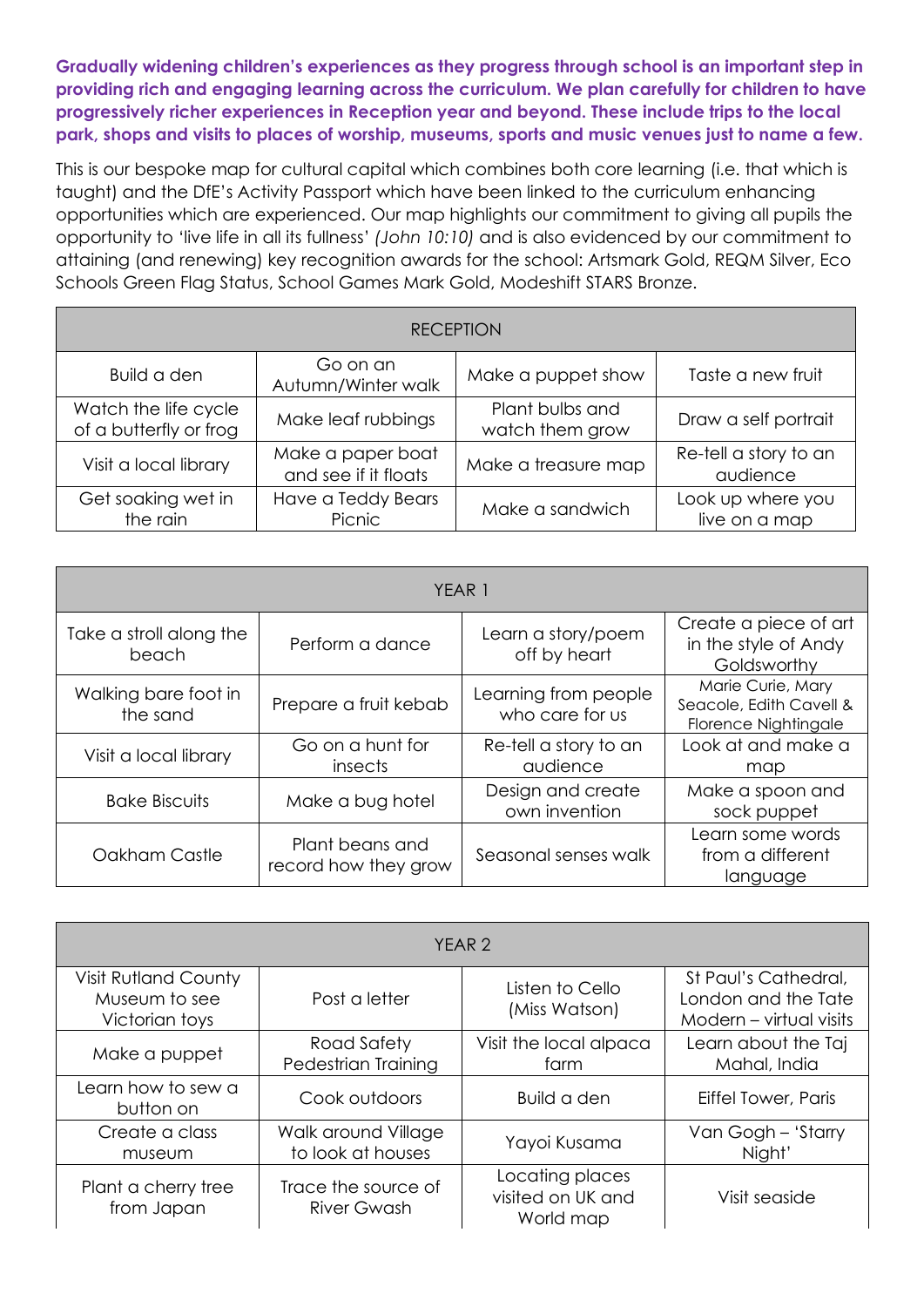| YEAR <sub>3</sub>                                                 |                            |                                                  |                                      |  |
|-------------------------------------------------------------------|----------------------------|--------------------------------------------------|--------------------------------------|--|
| Prepare a healthy                                                 | <b>Scooter Proficiency</b> | George Stevenson                                 | Abstract Art -                       |  |
| snack                                                             | Training                   |                                                  | Kandinsky & Delaunay                 |  |
| Learn about a new<br>religion and visit a<br>new place of worship | Visit a museum             | Create Roman Art<br>using traditional<br>methods | Landscape Art:<br>Constable & Turner |  |
| Take rubbings from                                                | Learn how to play a        | Sir Isaac Newton                                 | L S Lowry: 'The Mill,                |  |
| fossils                                                           | new instrument             |                                                  | Pendlebury'                          |  |

| YEAR 4                                                       |                                                     |                                                              |                                      |
|--------------------------------------------------------------|-----------------------------------------------------|--------------------------------------------------------------|--------------------------------------|
| Write in hieroglyphics                                       | Queen Cleopatra                                     | Tutankhamun                                                  | Write in runes                       |
| Perform in a<br>play/musical                                 | Design and make an<br>electric reading light        | Thomas Telford &<br><b>Isambard Kingdom</b><br><b>Brunel</b> | Hokusai - 'The Great<br>Wave'        |
| Rivers of the World                                          | Design and make a<br>pneumatic toy                  | London Landmarks                                             | Role play as a<br>Viking/Anglo-Saxon |
| Portrait Art: Picasso,<br>Francis Bacon and<br>David Hockney | Design and make a<br>Viking purse - learn to<br>sew | Christian conversion -<br>Canterbury,<br>Lindisfarne, Iona   | Perform and record<br>radio jingles  |

| YEAR <sub>5</sub>                        |                                          |                                                        |                                                                                       |
|------------------------------------------|------------------------------------------|--------------------------------------------------------|---------------------------------------------------------------------------------------|
| Spend a night away<br>from home          | Make and launch an<br>air powered rocket | Explore the journey of<br>the Rutland Water<br>Ospreys | Pottery over time: Ancient<br>Greek vases, Svend Bayer<br>and Grayson Perry           |
| Build and ride a<br>vehicle with friends | <b>Cycling Proficiency</b><br>Training   | Design and create a<br>pair of rainforest<br>footwear  | Arts & Crafts to Art<br>Nouveau: William Morris &<br><b>Charles Rennie Mackintosh</b> |
| Climb the high ropes                     | Go orienteering                          | Archimedes                                             | Henri Rousseau: 'Exotic<br>Landscape' and 'Tiger'                                     |
| Visit a science<br>laboratory            | Take part in a debate                    | <b>Thomas Edison</b>                                   | Leonardo Da Vinci -<br>flying machines                                                |
| Visit the Warning Zone                   | Create a campaign                        |                                                        | Design a recipe and prepare/taste Greek food                                          |

| YEAR 6                                                                              |                                                  |                                                                 |                                             |
|-------------------------------------------------------------------------------------|--------------------------------------------------|-----------------------------------------------------------------|---------------------------------------------|
| Learn to dance the<br>maypole                                                       | Visit the Houses of<br>Parliament                | Make an electric<br>model                                       | Organise and perform<br>in a Church Service |
| 'Basilica of Santa<br>Maria della Salute' &<br>'Grand Canal', Venice<br>(Canaletto) | Write and read a<br>book for younger<br>children | Participate in a<br>construction event<br>with local businesses | Street Art: Banksy                          |
| Write a speech                                                                      | <b>Bikeability</b>                               | William Shakespeare                                             | Nikola Tesla                                |
| Organise an<br>afternoon tea party                                                  | Plan and cook a 3-<br>course meal                | Lewis Carroll-<br>'Jabberwocky'                                 | Visit the Warning Zone,<br>Leicester        |
| Take on a leadership<br>role                                                        | Vote for leadership<br>roles.                    |                                                                 | Drama workshops with local Theatre Company  |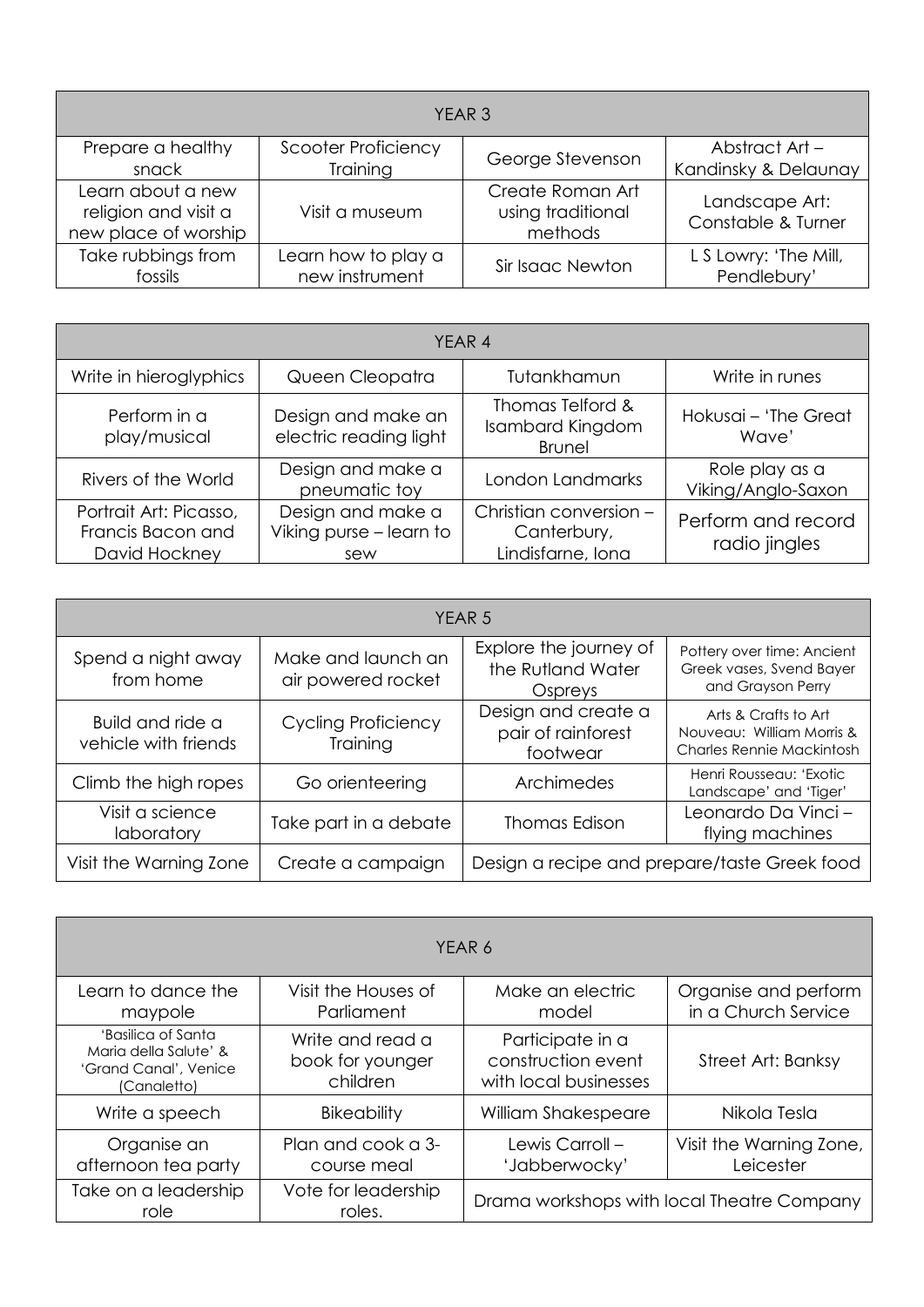| THROUGHOUT THE SCHOOL IN ALL YEAR GROUPS        |                                                       |                                      |                                         |
|-------------------------------------------------|-------------------------------------------------------|--------------------------------------|-----------------------------------------|
| Create a piece of art<br>work for an exhibition | Perform in class<br>assemblies                        | Share lessons with<br>family members | Plant some bulbs and<br>watch them grow |
| Visit a local library                           | Take part in a<br>collection for a local<br>food bank | Practice mindfulness/<br>meditation  | Planning and running<br>charity events  |
| Create a class<br>collage                       | Perform in a play                                     | Go litter picking                    | Showcasing talents                      |
| Perform a dance                                 | Watch a theatre<br>performance live                   | Visits to places of<br>worship       | Young Voices (KS2)                      |
| Growth Mindset focus                            | Mental Health &<br>wellbeing provision                | <b>Pupil Voice</b>                   |                                         |

## **Understanding how history has shaped our future**



**Having our say about Road Safety**





**Experiencing the power of performing together: De Montfort Hall, Leicester**

**Celebrating different cultures and faiths**



**Planning and running** 



**Year 6 Gala Dinner Learning beyond the** 



**Sharing cultures and traditions with our Italian friends**

**Appreciation and love for music**



**charity events Supporting local charity Showcasing talents**





**Learning about the work of people in our community** 





**classroom Spotlight Dance Growing our own: Apple Pressing**



**Enjoying the weather Annual Young Voices Concert**